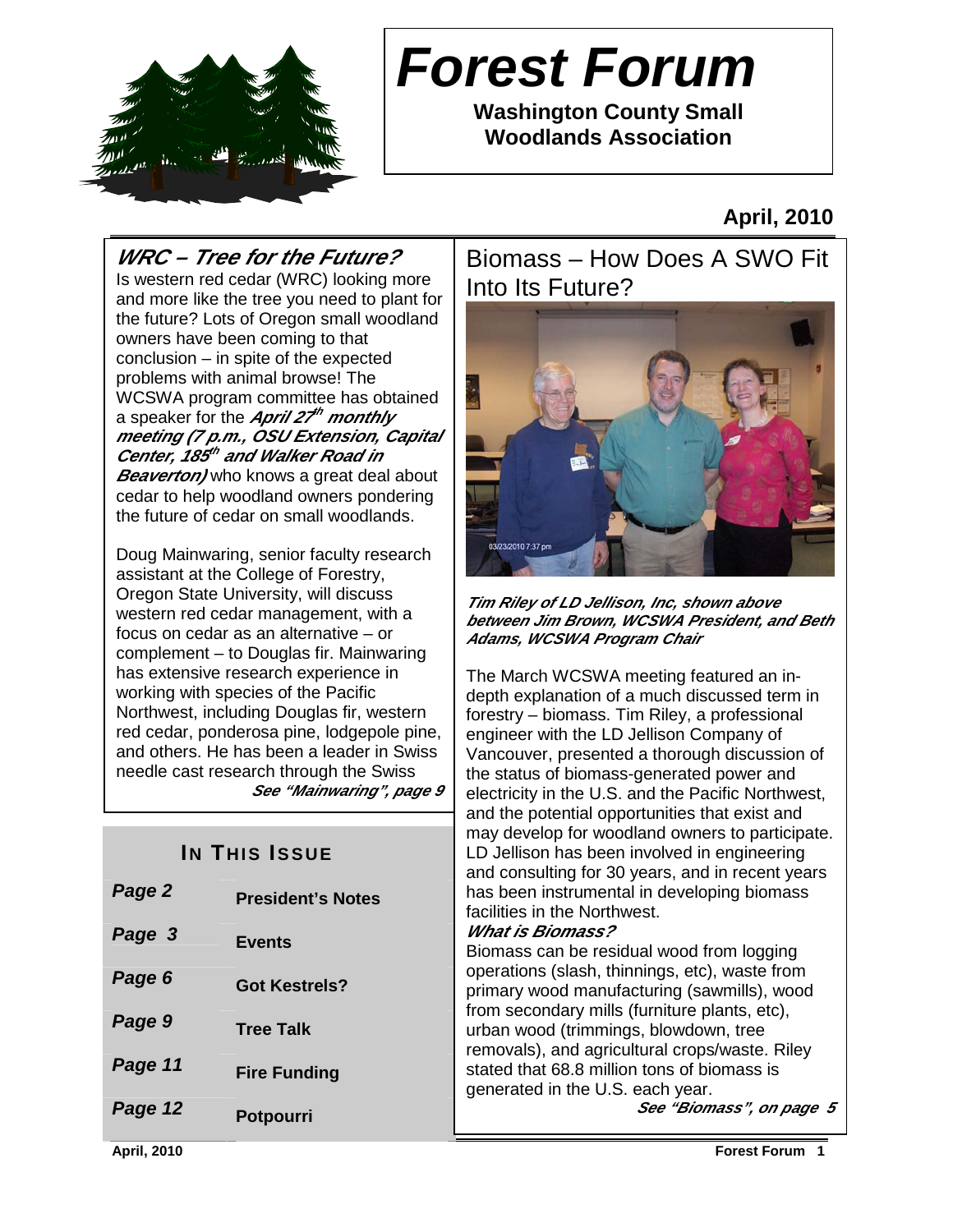# **Notes from the President**

It's March 29<sup>th</sup> and as I write this column, Oregon's rain deficit is being paid down! I hope you were able to take last week's good weather for the rare opportunity it was to get some outdoor work accomplished without getting soaked. I managed to till up a seedling bed, and to transplant some of my native Doug firs into it. They were in an area where they had no future. After a year or two, I will plant them in places where they will have room to grow. It was even dry enough to do some earth-moving with the tractor. Got a little release work done as well – a never-ending task. I suppose the rain is opportune at this point. My ambition was about to surpass my stamina; not a good prospect!

I failed to mention at our last meeting that the 50<sup>th</sup> Anniversary **OSWA Annual Meeting** is coming right up. It will be **April 30th and May 1st**, conveniently located in Clackamas County this year. If you didn't receive a brochure by mail, view it on-line at http://www.oswa.org/2010AnnualMeeting.pdf If you don't have internet service, phone me and I will mail a brochure to you. The Clackamas County Chapter is OSWA's largest and a very active and well-informed group, so you can count on a worthwhile event. By the way, our chapter will host the 2012 OSWA Annual Meeting!

Another important housekeeping matter: The **WCSWA roster** will be distributed to members in July. Now is the perfect time to look up your contact information in the current roster to be sure it is accurate. I know from personal experience that some e-mail addresses and telephone numbers need updating. If you have revisions to make, send the new info to the OSWA office in Salem. All data in the WCSWA roster are drawn directly from OSWA records.

When it comes to making management decisions about your forest, would you sometimes like to have a "second opinion"? If you do not require the official help of an OSU Extension Forester or an ODF Stewardship Forester, you can call on one of WCSWA's twenty Master Woodland Managers (see list of names below). MWMs have undergone 85 hours of training with the OSU Extension Service MWM program, have received certification, and have a four-inch-thick binder full of useful information. The training provides useful skills and information that MWMs may use for their own benefit, but they also agree to volunteer advisory services to other woodland owners. Notice the word "volunteer"; that means the service is free to woodland owners. This you can afford!

MWMs can visit you at your woodland and supply you with useful information, demonstrate measurement techniques, and offer advice. MWMs are instructed not to give prescriptions, but to learn about the individual landowner's goals and discuss ways to achieve them. The idea is nothing new – just neighbors helping neighbors. After forty-plus years of forest ownership, I still encounter situations or come up with new ideas that require a bit of research to determine an effective course of action. Many MWMs have years of experience dealing with weeds, markets, varmints, tree diseases, mysteriously slow-growing trees, and things that go "bump" in the night. (That last one happened to me once!) Add a little formal training to all that experience and these folks constitute a valuable resource. Did I mention this is all at no cost to the landowner?

You can learn more about the MWM program at http://extension.oregonstate.edu/mwm/index.php Here's that list of WCSWA MWMs. You can find contact information in your WCSWA roster.

#### **Jim Bays Elouise Binns Dallas Boge Sharon Boge Jim Brown Ann Hanschu Richard Hanschu John Helmer Mel Mortensen Wendy Mortensen Pat Nygren Tom Nygren Lyal Purinton Sam Sadtler Paul Sansone Neil Schroeder Bob Shumaker Bonnie Shumaker Bill Triest Sue Vosburg**

A final quote of wisdom from Forester Fred, of Clark County in the 1970's referring to an alder patch, "Sometimes it's best to just work with what you've already got". See you on April 27<sup>th</sup>.

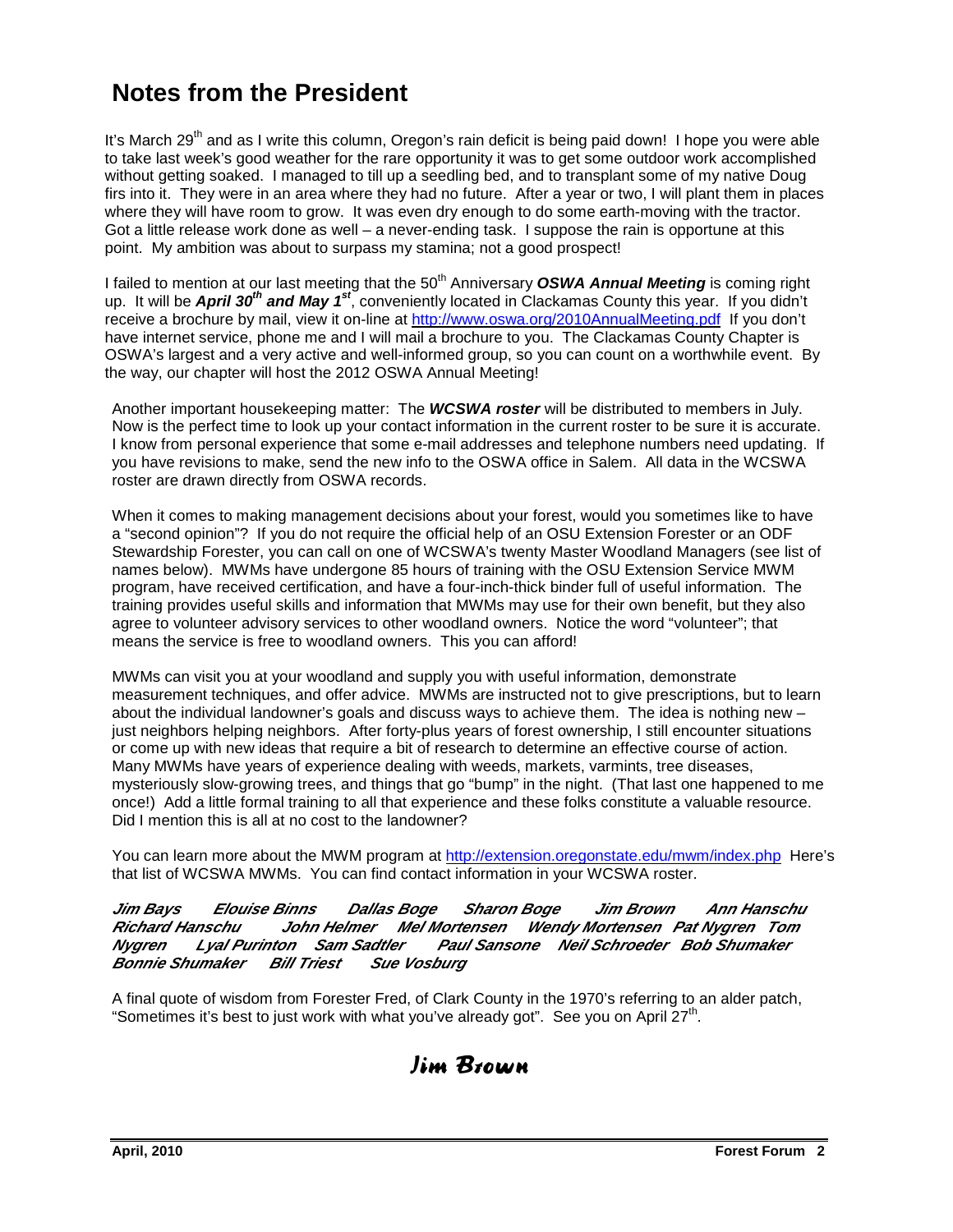#### **WCSWA Leadership**

**President – Jim Brown, 503-284-6455 jimbrownorch@msn.com Vice-President – Scott Hayes, 503- 992-1509 scotthayes@wildblue.net Secretary-Treasurer – Bob Shumaker; 503-324-7825 bshumaker@coho.net**

#### **Board of Directors**:

Dick Courter; 503-297-1660 genetechs@aaahawk.com Doug Eddy, 503-628-1468 douglas.eddy@upwardaccess.com Tom Nygren, 503-628-5472 tnygren@juno.com Sam Sadtler 503-324-0223 sams@teleport.com Bonnie Shumaker – 503-324-7825 bshumaker@coho.net Bill Triest – 503-626-1838 williamht@earthlink.net

#### **Legislative Committee Chair:**

Ron Larson; 503-775-3223 nlarson@reed.edu

#### **WCSWA Website**

www.wcswa.org **Website Manager: Kathy Scott** Contact Tom Nygren for web postings and information.

**Forest Forum Newsletter** Editors: Tom Nygren & Bonnie Shumaker 503-628-5472 or 503-324-7825 e-mail: tnygren@juno.com or bshumaker@coho.net Proofreaders: Bonnie Shumaker, Dan Hundley, Tom Nygren

**Board Note:** Art Dummer has resigned his Board position due to ill health. Art has been a faithful Board Member for many years. **Thanks, Art!**  Doug Eddy has been elected by the Board to serve out the remainder of Art's term on the Board.

#### **The Tree Farm Tradin' Post**

A free service to our members: List tree farm items/land to buy, sell, or trade. Contact Tom Nygren, 503- 628-5472. Got a tool or piece of equipment you don't need any more? Or maybe you are looking for tools, equipment, property, or materials? You can place a free advertisement in Forest Forum. Another way for tree farmers to help each other! (3 month limit)

**For Sale:** 1 Box of 250 unused Terra Tech protection tubes, 4" X 30". \$75 OBO. Call Bill at 503-626-1838

**Wanted:** Ford F250 Diesel. Early 90's 4x4 preferred. Also need a 12K tiltbed trailer. Call Don at 503-357-2942.

**Trade: (none)** 

|              |    | <b>Event Calendar</b>                                                                                                                                                                                                                                                                  |
|--------------|----|----------------------------------------------------------------------------------------------------------------------------------------------------------------------------------------------------------------------------------------------------------------------------------------|
| <b>April</b> | 24 | WOW (Women Owning Woodlands) Meeting – 10 a.m. – 1 p.m. A<br>dual topic: basics of chainsaw safety, and inoculating logs for<br>mushrooms. Claudia Franklin's home. Amanda Hansen and Jeff<br>Vannatta will be the discussion leaders. RSVP Amy Grotta for directions,<br>503-397-3462 |
|              | 27 | WCSWA Monthly Meeting, 7:00 p.m., OSU Extension office, Capital<br>Center, 185 <sup>th</sup> and Walker Road, Beaverton. Doug Mainwaring, OSU<br>professor, will be the speaker.                                                                                                       |
| May          | 18 | <b>Annual Potluck</b> at Mel/Beth Adams. Details in May Forest Forum.                                                                                                                                                                                                                  |
| June         |    | Normal summer tour not yet scheduled - stay tuned!                                                                                                                                                                                                                                     |
| July         | 31 | <b>WCSWA Annual Tree Farmer of the Year Tour - John Mulholland</b><br>Tree Farm near Gaston. Reserve the date; details to follow.                                                                                                                                                      |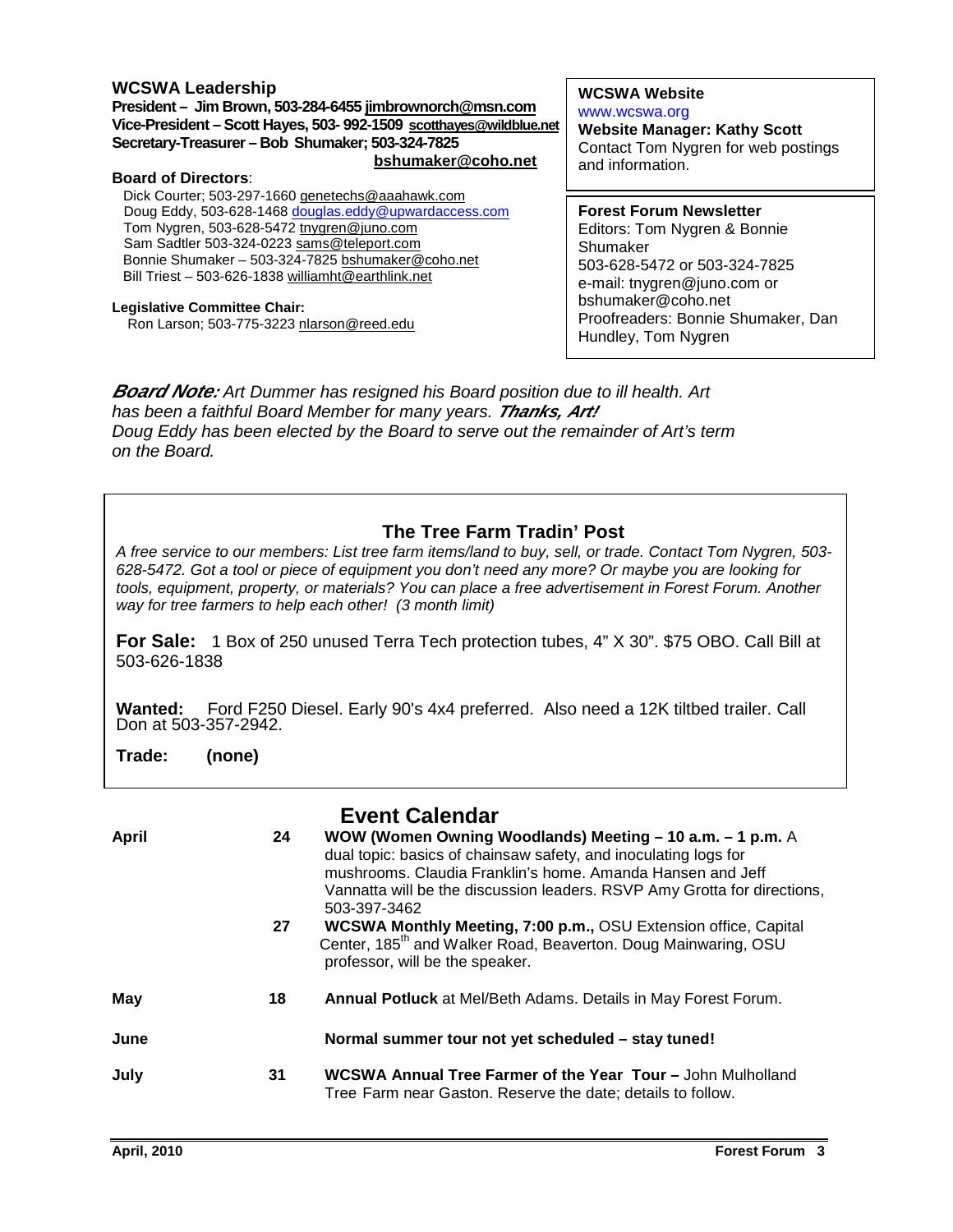### **Advertising Opportunity:**

**The Forest Forum is a monthly newsletter sent out to over 250 members and friends of WCSWA. Advertisers receive free newsletters for the duration of their ads.** 

#### **ADVERTISING RATES (PRICE INCLUDES TYPESETTING & AD PREP)**

**YES!** I want to advertise in the WCSWA Forest Forum. Ad size:

Enclosed is a check or money order for: 1 issue \_\_\_\_ 4 issues \_\_\_\_ 12 issues \_\_\_

| Contact___________             |  |  |
|--------------------------------|--|--|
| Address_______________________ |  |  |
| City/State/Zip_____            |  |  |
|                                |  |  |
| Fax                            |  |  |
|                                |  |  |

Please send this form, ad copy, logos, photos, etc. to:

**Dallas Boge, 10735 NW Thornburg Rd, Gales Creek, OR 97117** 

|                      |       |        | 12     |
|----------------------|-------|--------|--------|
|                      | issue | issues | issues |
| 1/12                 | \$15  | \$30   | \$75   |
| page                 |       |        |        |
| 1/6 page             | 25    | 50     | 125    |
| 1⁄4 page             | 35    | 70     | 175    |
| $1/3$ page           | 45    | 90     | 225    |
| 1/ <sub>2</sub> page | 65    | 130    | 325    |
| $2/3$ page           | 86    | 170    | 425    |
| Full                 | 125   | 250    | 625    |
| page                 |       |        |        |

**Albert Einstein is credited with the following observation: You Wouldn't Doubt a Genius, Would You?** 

**"Look deep, deep, deep into nature, and then you will understand everything"**

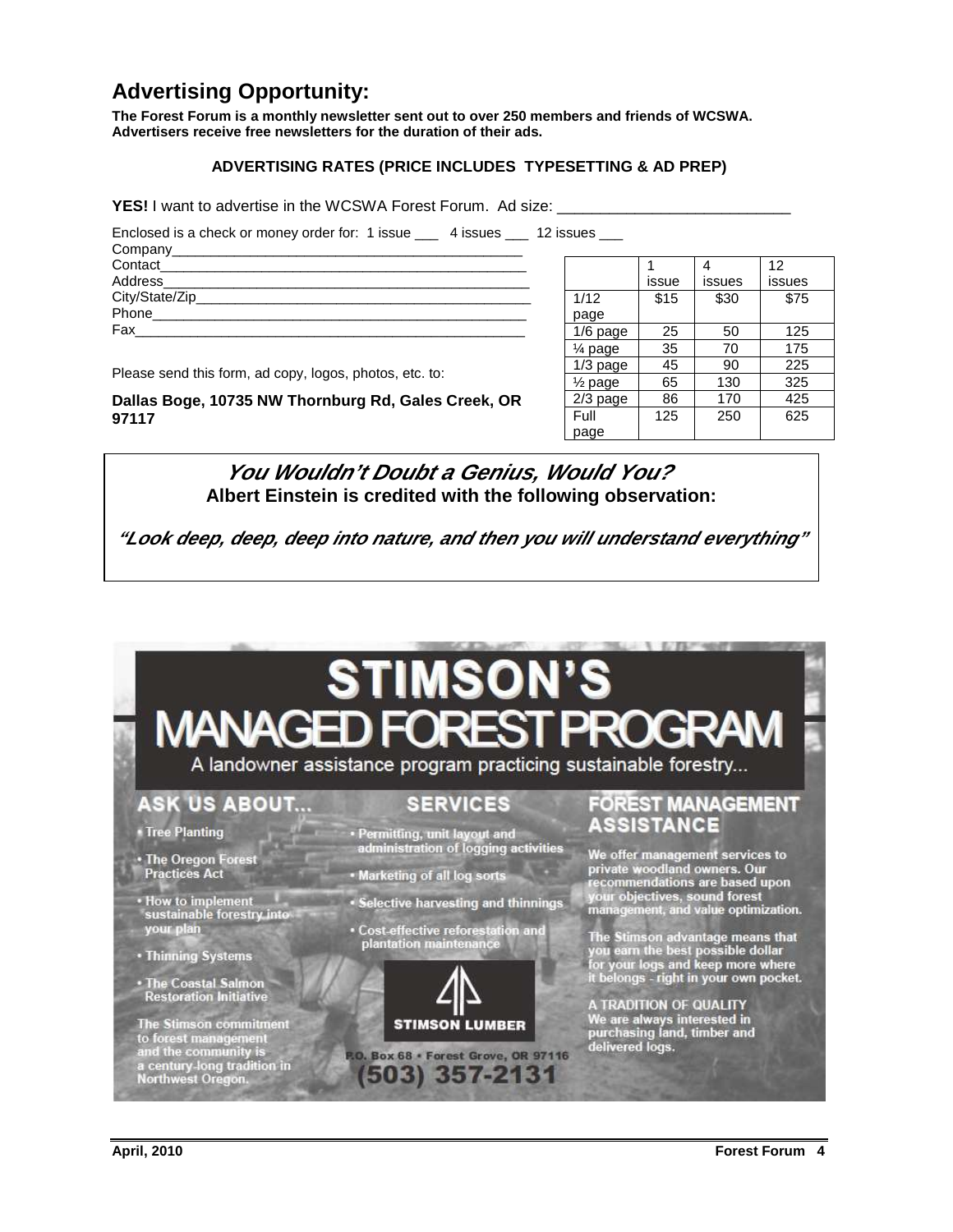### **Biomass continued from page 1**

Power and electricity generation from biomass originated as co-generation with sawmills and wood processing operations, where the wood waste from the mills was used to generate power through steam plants to run the mills. Often the surplus steam would be used to generate electricity and sold to the power grid.

There are currently over 100 biomass plants in the U.S. and more are being built all the time. There are 8 plants in Oregon that provide biomass energy for plant operation; 2 additional plants are under construction that will also provide electric power to the grid in addition to supplying power for plant operation (Seneca in Eugene, and Collins in Lakeview). Others are in the planning stage. The breakeven cost for biomass energy is 8.5 cents per kilowatt hour (kwh). For comparison, coal is available at 4.5 cents per kwh, and natural gas for 6.5 cents per kwh.

The minimum size plant for practical and economical operation is 15 megawatts. A 25 megawatt plant will consume 250,000 green tons of biomass per year. Calculations done for a proposed plant near LaPine show that 250,000 acres per year are needed to sustain facility, based on production of 10 tons of biomass per acre. While figures are not available, it seems logical that fewer acres per plant would be needed on the more productive west side of Oregon. By locating near agricultural sources, or solar fields, synergies created would change the economic minimums for biomass. The key factors for a fuel resource supply are:

- Quality suitability of available fuel
- Quantity amount of fuel available
- Economics current and future

The site requirements for a biomass facility are:

- 10 acre minimum site
- Sustainable, available fuel supply within 50 miles
- Long-term fuel supply
- Infrastructure for access roads
- Available water supply 300 gallons per minute
- Local, regional, and national support for renewable energy

**Currently the only reliable fuel sources of this magnitude are industrial forest lands, but in the future smaller private forestlands, packaged/marketed in large acreages, could also be seen as reliable fuel sources. A case example might be a Forest Grove biomass facility, drawing from a 50 mile fuel source radius (economic haul distance). Within this radius, the forestland ownership is broken down by 1% county, 4% BLM, 7%National Forest, 22% State, and 66% private.**   $\overline{a}$ 

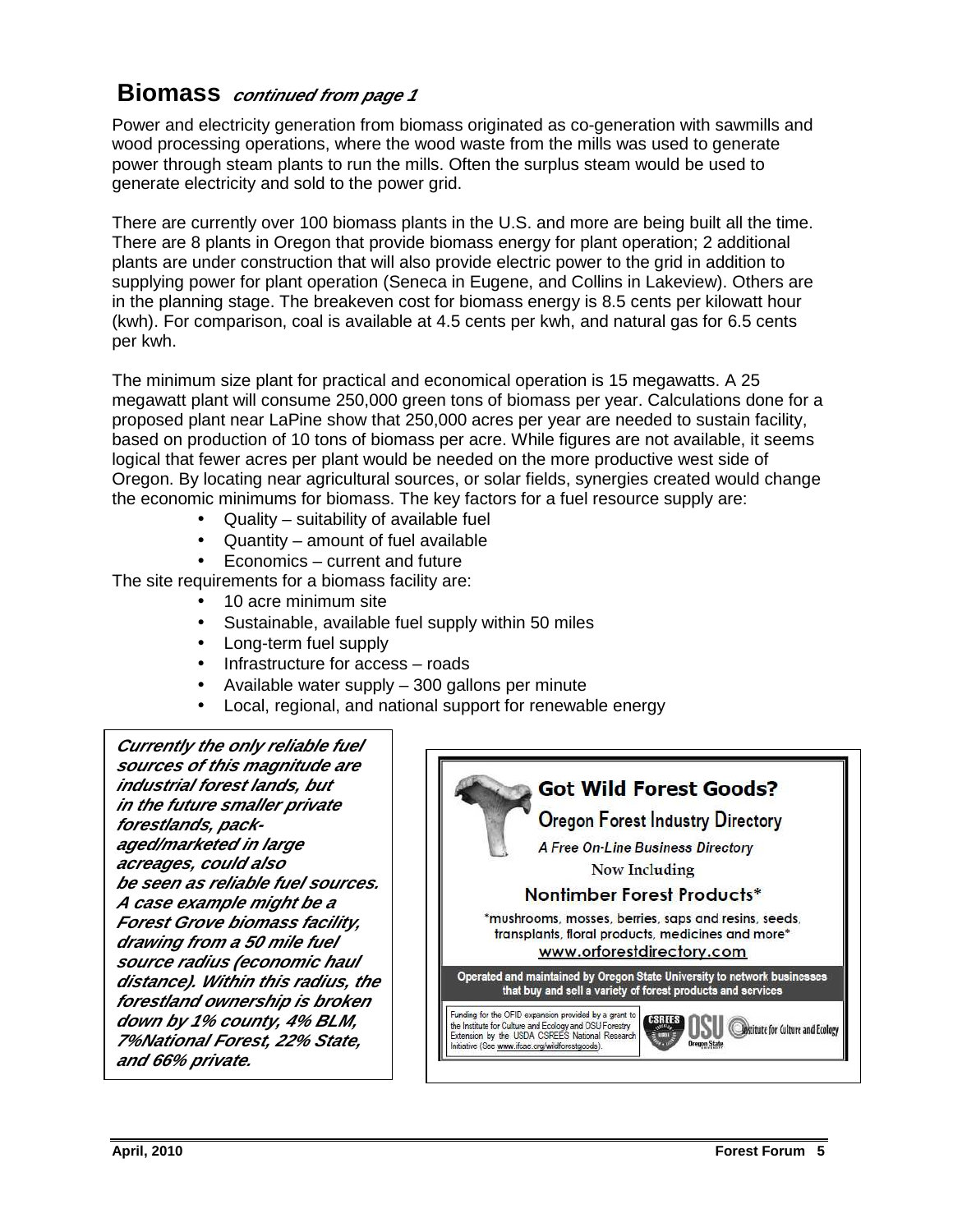

locating nesting sites so that the researchers can capture and band adults with a federal and color coded ID tag, and also capture and band juvenile birds when they reach a particular maturity level.

**If you have spotted any kestrels on your property and are interested in allowing Rich and his students to conduct research on your property, or if you have any information on kestrels in your area, please contact Rich Van Buskirk at (503) 352-2251 or vanbuskirk@pacificu.edu or his student Seth Chicas at (515) 451-3190 or chicas82@pacificu.edu.**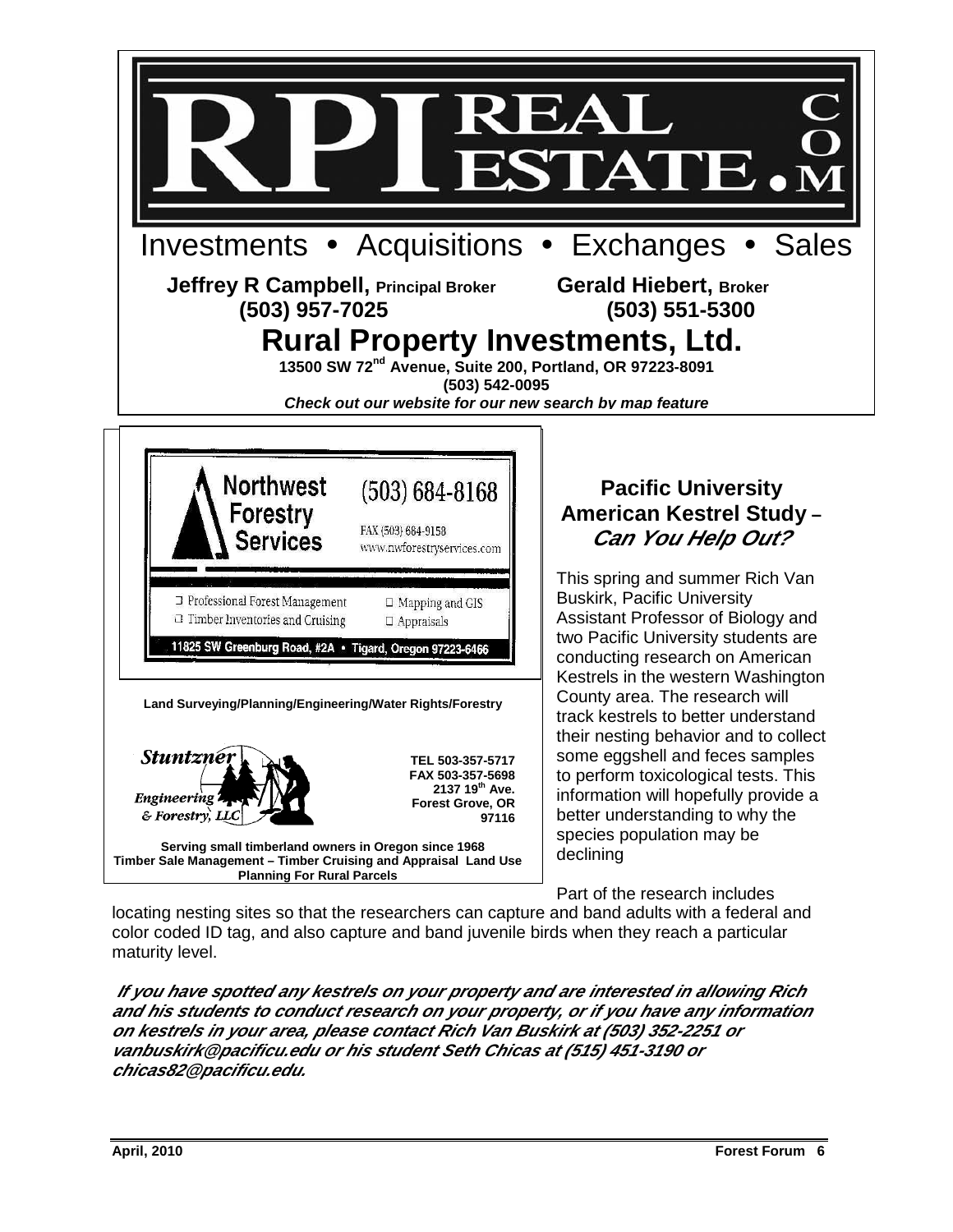

# **What's A Corticarium? Want to Help Populate One?**

Corticarium is an important sounding word for a bark collection – which is what Delaware State University is trying to establish. If you might be interested in collecting 3 x 5 inch bark specimens for the new bark collection (corticarium) at the Delaware State University's (DSU) Herbarium then read on. This modern herbarium is the largest at a historically black college or university. It is the 87th largest herbaria among 525 in the U.S. and has dried plant specimens dating back to 1799. It is one of very few herbaria that are open to the public for study. This is an important collection and there are relatively few bark collections worldwide. It will be used for study by students and by various professions. Each collector's name will be added to the Corticarium roster.

Charlie Newlon, who worked for the Colorado State Forest Service and the US Forest Service, retired and taught forestry courses at DSU for 14 years and is on the Board of Directors for the Herbarium. He says he is honored to have the corticarium collection named after him and added that his legacy will be a collection of dead cells!

If you would like to contribute some samples of tree bark from the Pacific Northwest, contact Tom Nygren (503-628-5472, tnygren@juno.com), an old friend of Charlie.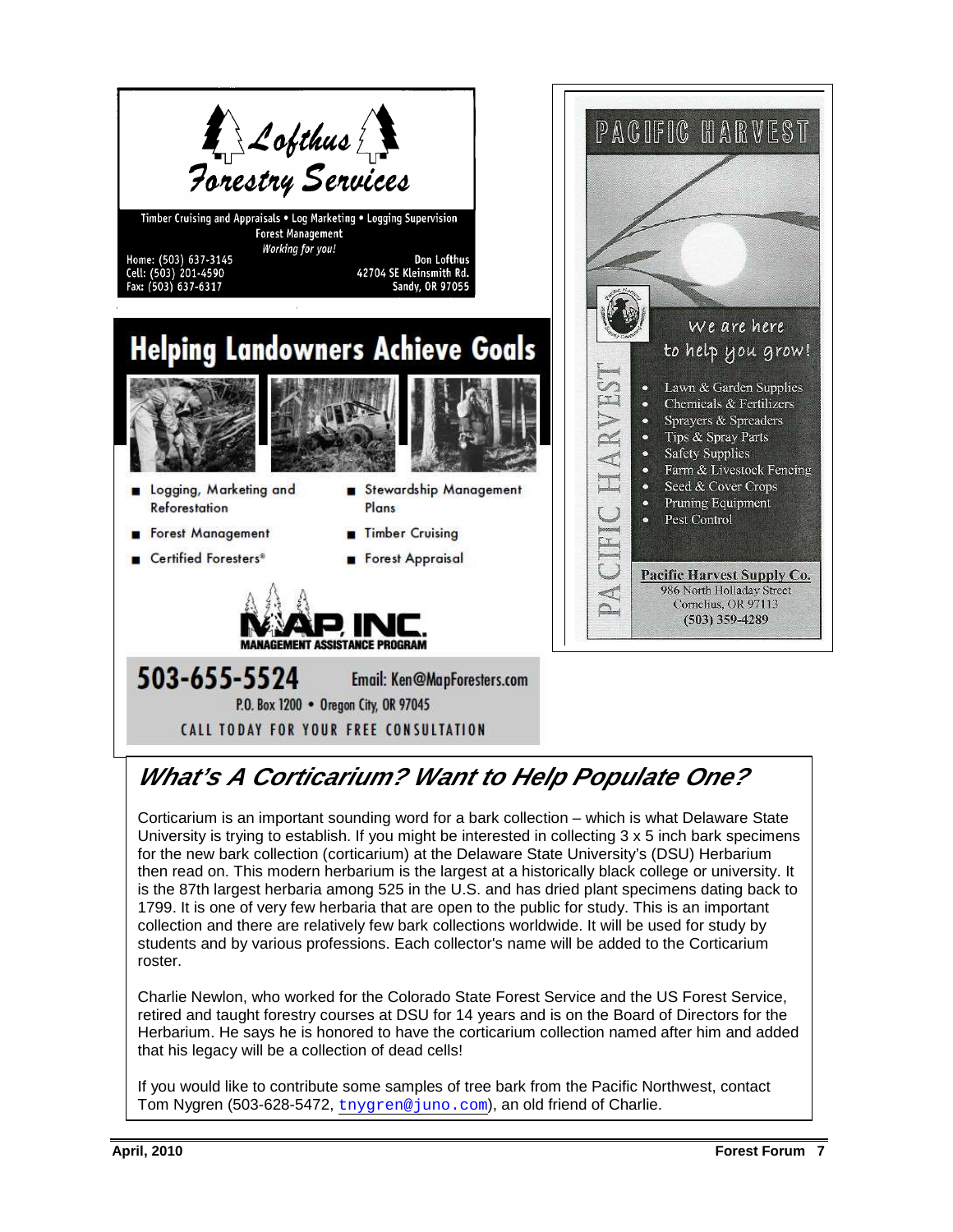

World Forest Investment, Inc.

#### FORESTLAND MARKETING, **INVESTMENT, & CONSULTING**

Real Estate Broker's License in Oregon & Washington

Forestland Marketing & Evaluation Advice

Extensive Network of Forestland Buyers & Sellers

40 Years Forestland Experience

Member:

Society of American Foresters Oregon Small Woodlands Association Washington Farm Forestry Association American Tree Farm System

Mark Willhite PROFESSIONAL FORESTER/BROKER

www.WorldForestInvestment.com Mark@WorldForestInvestment.com 1-503-412-8702

### **Has It Been 30 Years?**

It seems like just yesterday that the great plumes of ash and smoke rose in the northern sky, as Mt. St. Helens erupted and caught the attention of the world.

In the past thirty years, many changes have taken place in the barren landscape surrounding the mountain. The National Forest land surrounding the mountain has become a world class laboratory for studying the physical and biological responses to a volcanic landscape.

A recent publication of the Pacific Northwest Research Station captures these changes. http://www.fs.fed.us/pnw/mtsthelens/

**"Not Everything That Counts Can Be Counted; Not Everything That Can Be Counted Counts"** 

> **Albert Einstein**

We bring experience with owners that care about their product and customers.

**Seedling Nursery Since 1974** 

SILVASEED COMPAN

Approximately 10 million seedlings in annual production

1 container site (plugs), 2 bareroot/transplant sites (p+1,  $1+1$ )

Contract growing and spec seedlings for forestry and Christmas tree production

#### LET US GROW YOUR SEEDLINGS

David Gerdes **Mike Gerdes** 

inquiries@silvaseed.com

FORESTERS . NURSERYMAN . SEEDSMAN

#### SILVASEED COMPANY P.O. Box 118 · Roy, WA 98580 · (253) 843-2246

"Serving Many of the Reforcstation Needs of the World From This Location Since 1889"

#### **Oregon Grape Research Project Gathers Spring Samples**

Amy Grotta, OSU Forestry Extension Agent and Brad Mead, a student working for her under a study grant, visited seven Washington and Columbia County tree farms during spring break. The purpose was to establish Oregon grape research plots, collect samples for weight and chemical analysis, and determine the efficiency of various harvest methods. The plots were permanently marked for follow-up monitoring over the next few years to determine re-growth.

Chemical analysis of samples is being done by Columbia Basin College chemistry classes.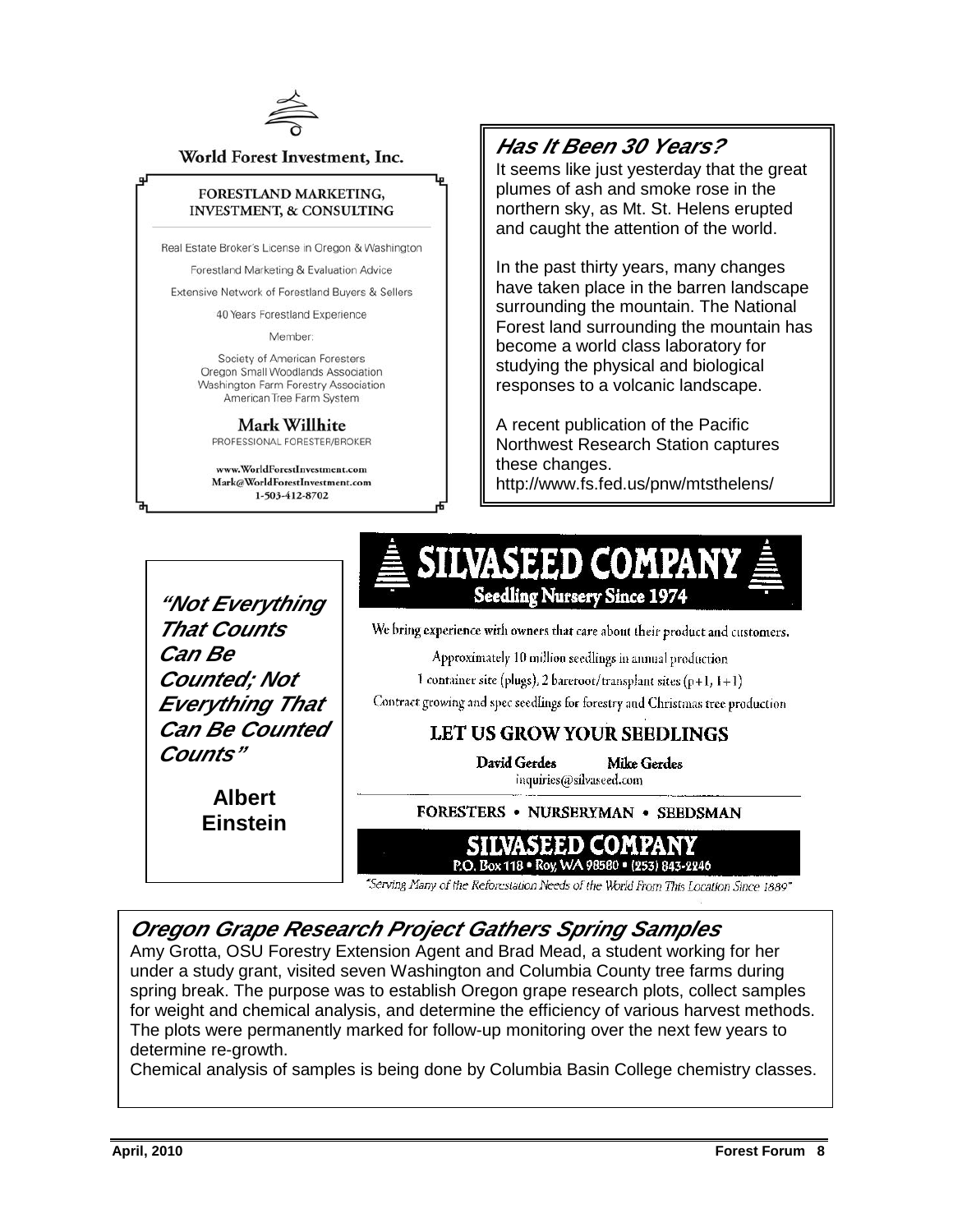# **TREE TALK by Bonnie Shumaker**

This past month I was busy with tree-related activities, but the only time I was actually in the woods was for my morning walk. That walk, by the way, now proudly displays Flowering Red Currant, Yellow Woods Violets which I know by the name of Johnny-jump-ups and the celebrated Trillium. I know many of you are shaking your heads thinking that the Johnnyjump-ups you know are purple which just goes to show the need for Latin names if folks really want to know what they are taking about. Whatever your experience is; my Johnny-jump-ups are yellow.

 The first event for which much indoor planning and organization was needed was WCSWA's ninth annual Native Tree and Plant Sale held on March  $13<sup>th</sup>$ . As usual, even with the organization all in place and everyone doing his or her job, the weather had me holding my breath all week. The weekend before had been warm and beautiful; maybe too beautiful for a plant sale considering the hordes of cars I saw heading for the beach. That beautiful stretch of weather was short-lived however, and our set-up day delivered a couple of heavy showers: one just before the plants arrived and another just as we were heading home – very good timing. The day of the sale was cloudy and a bit cool and breezy, but certainly not bad enough for people to stay home. They came; they bought and seemed to not be as cautious with spending their money this year – another sign of the improving economy?

 The end result was a successful sale with gross sales of \$7,600 which netted almost \$3,200 after expenses. The scholarship committee will meet this month to determine which students will be awarded scholarships from the plant sale proceeds. I want to thank all those who helped on the sale. It was a great team effort.

 Next year, we are looking at increasing our advertising for the plant sale to include more technology. That is not my favorite way to receive communication, but I know it works for many others and certainly is important. If you have any expertise, experience or ideas with using technology for advertising, please let me know. We did advertise on Craig's List this year, so that's a start.

 The second tree-related event that kept me doing planning inside instead of out in the woods was co-teaching a class at Tree School with Norie Dimeo-Ediger. The class was titled "Exploring the Wonders of Forests with Children". Norie is the K-12 Program Manager at OFRI (Oregon Forest Resources Institute) and we have been good friends ever since I had her oldest child in my Kindergarten class twenty years ago. I think every teacher has favorite families, and the Edigers are high on my list; so high that I couldn't retire until I had taught all of their four children.

Norie and I designed the class for anyone who wants to bring children onto their tree farm, whether it is for tours or their own children or grandchildren. A survey of the class showed a mix of both. We stressed that the emphasis needs to be on fun with learning thrown in along the way. Trying to see the forest through the eyes of a child and opening their minds to explore the many facets of what makes a forest and why we love the work we do with trees is a worthwhile goal. Besides what we prepared, Norie and I counted on the class participants to expand our learning with their own experiences and we were not disappointed. Tree farmers have diverse forests and management plans, but all share the love of what they do. This was an enjoyable way to do just that.

#### **Mainwaring, continued from page 1**

Needle Cast Cooperative, composed of representatives from universities, agencies and industry. He has worked closely with Doug Maguire, OSU silviculture professor, and they have many joint research publications. Of particular note has been their work on the effects of stand structure on tree growth, and their "Demonstration of Ecosystem Options" study. Another area of current interest is forest nutrition.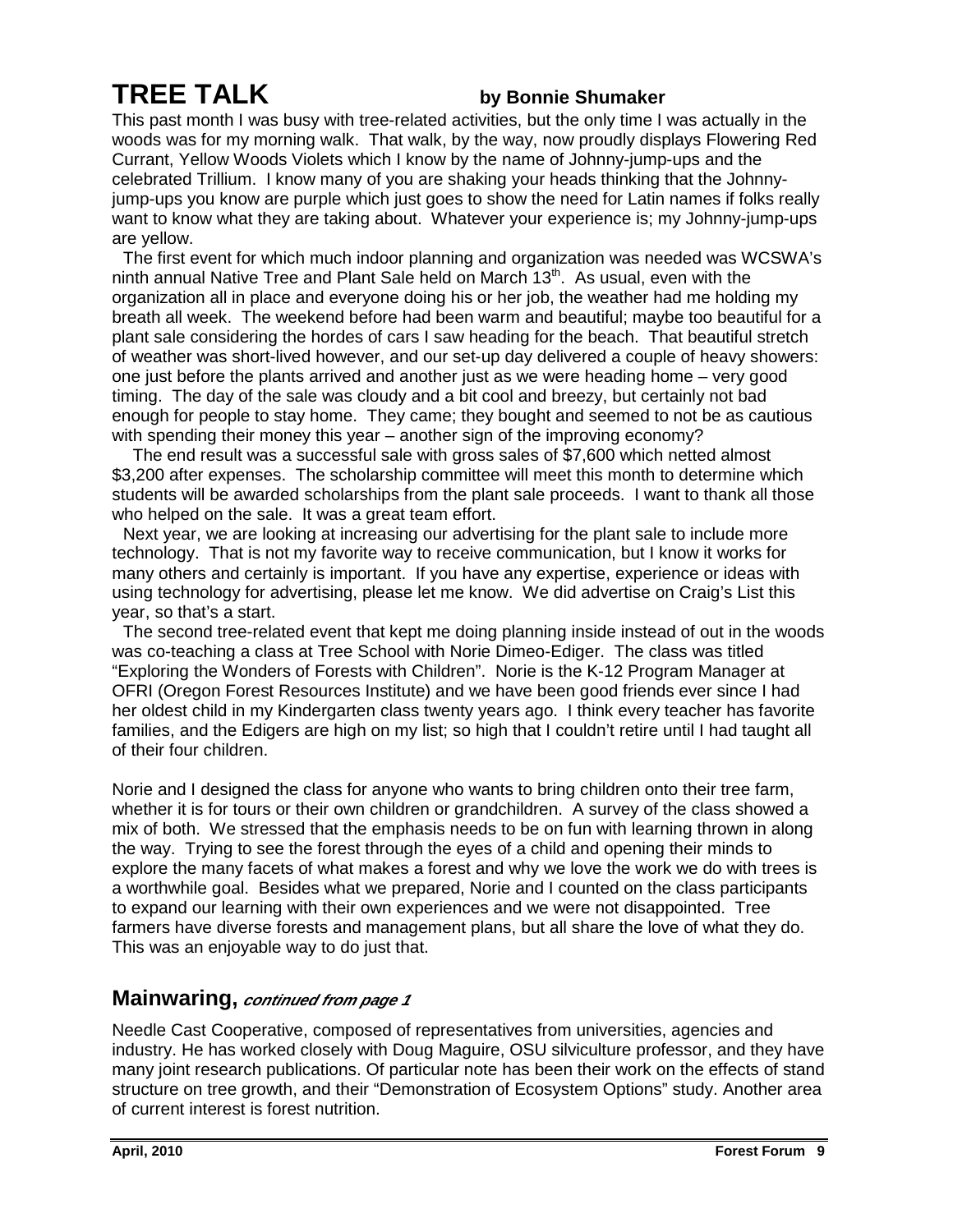

#### **Did You Know:**

- Retention of scattered logging debris after timber harvest reduced abundance of Scotch broom, facilitating a 90% increase in Douglas-fir survival by the fifth year after planting
	- Conifer-hardwood stand structure can be shaped by maintaining hardwoods at various densities from early stages in stand development. This results in greater forest complexity, which supports biodiversity, forest resilience, and other multiuse objectives
- Retaining some hardwood competition in new conifer stands may make conifers more resilient to black-stain root disease

From **Science Findings**, USDA Forest Service Pacific Northwest Research Station, March 2010 issue, available at http://www.fs.fed.us/pnw/publications/scifi.s html

# **Chilean Earthquake Creates Jobs in Oregon**

Economic aftershocks from February's devastating earthquake in Chile are now rippling across Douglas County following the destruction of many Chilean sawmills and plywood plants. Roseburg Forest Products has hired dozens of full-time workers in recent weeks to fill a gap in the supply of sanded plywood panels previously produced in the South American country and shipped to the U.S., a company official said Wednesday.

While no one is rejoicing at the devastation created by the magnitude 8.8 earthquake that rocked Chile on Feb. 27, it has created an opportunity for 84 new permanent full-time workers in Douglas County and another 23 in Coos County. "Our intention is to keep them," Hank Snow, vice president of human resources for RFP, said of the new workers. "No one really knows how long Chile will be out of the market — it could be six months, it could be the end of the year." By that time, the wood products industry is hoping the sluggish market for new homes, which is now showing signs of life, will continue recovering and increase the nation's overall demand for lumber.

#### By Mark Brown, Associated Press

# **The Timber Recovery Is Happening**

Lumber mills are starting to emerge from the worst downturn in the history of the industry and recovery will be slow yet steady, according to a new forecast released by Western Wood Products Association. The lumber trade association forecast calls for modest gains in housing, lumber consumption and U.S. production this year after setting modern lows during 2009. While markets are expected to improve in the coming years, lumber demand and housing construction will remain far lower that what the industry saw in the mid-2000s.

Demand for lumber in the U.S. is expected to increase 6.1 percent in 2010 to 32.9 billion board feet, ending consecutive 20-percent-plus declines recorded the previous two years. WWPA anticipates lumber demand to rise to 36.1 billion board feet in 2011, up 9.7 percent.

 **Western Wood Products Association, March 24, 2010**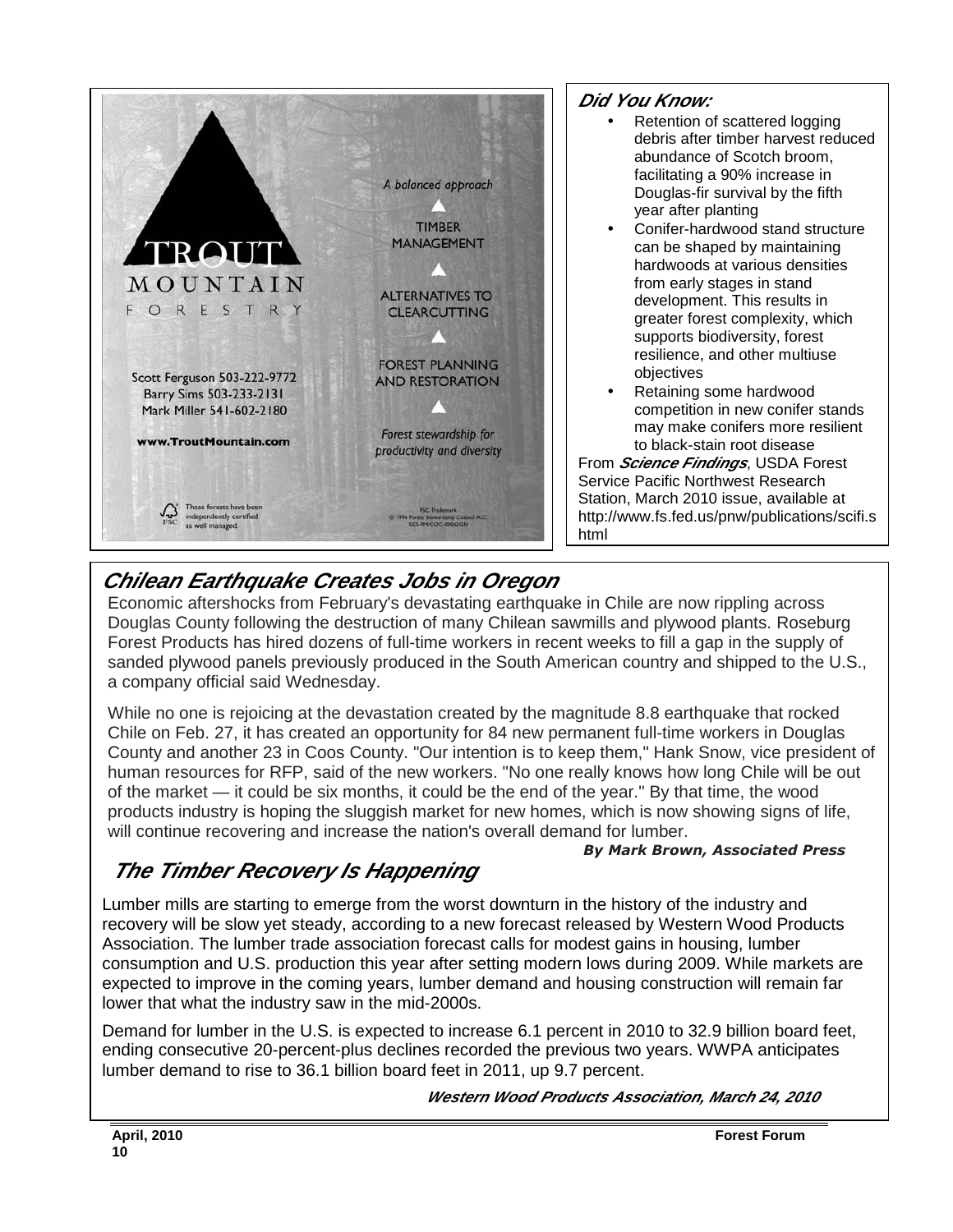## **Let's Talk Fire ... Funding By Scott Hayes**

When you see "Fire Patrol" on your tax statement, have you wondered how that tax is figured? Did you know these services are paid by private forest landowners, plus state, county, city and even the BLM landowners, and the public? Here is a brief – and simplified – version of a very complex process!

Let's start by looking at your Washington County 2009-2010 Real Property Tax Statement. I'll use ours as an example. Since our home is on our 40 acre tract, we get two "split-code" statements. One includes five acres and the house and, under the Tax by District column, we pay \$356.90 to "Fire - Forest Grove Rural". (Fair enough…they earned that money when we had a chimney fire!)

Our second statement lists 35 acres and, again in the Tax by District column, we find a "Service District - Fire Patrol" for \$29.23. So what do we get for twenty-nine bucks?

First, a little background is needed. The Oregon Department of Forestry (ODF) started in 1911 to coordinate wildfire prevention and fire fighting on private lands. At that time there were a few private protection associations funded mostly by industrial forest landowners. (1910 was a horrible fire year in the western US - read The Big Burn for a great history lesson.) Today, OD'Fs Protection from Fire Program protects about 15.8 million acres of private, state, county and some city forestland. About 2.4 million acres of BLM lands are also protected by the State.

ODF and several fire protection associations work together to fund this very complex program. Each year a fire budget is prepared by each ODF district. The budget uses fire history and costs to project the needs for an "average bad" fire year. The budget includes costs for local employees, equipment and facilities, state-wide support (for stuff like radios, motor pool, overhead teams)… the list is long and detailed!

Draft budgets are reviewed by the local protection association. Washington County forest landowners are part of the Northwest Oregon Forest Protective Association (NWOFPA). The association encompasses ODF's Forest Grove District, Tillamook District, and Astoria District. The NWOFPA full budget committee met in early April and approved the 2011 budget at about \$3.47 million for all three ODF districts. This budget is divided by the acres protected in the three districts, resulting in a rate of \$1.77 per acre. This rate will be submitted to the State Forester, then to the Board of Forestry for final approval and certification back to Washington County.

But not all landowners are created equal, and as mentioned, the public also pays. The Public Share Fire Fund, from the state general fund, pays half the private landowner rate. So next year you will pay about 88 cents per acre, which is up about 10 cents per acre from 2010. City, county, state and federal landowners will pay the full \$1.77.

In the Forest Grove District, which includes Columbia and Washington Counties, here is what your \$0.88 per acre buys: 36 cents for permanent and seasonal fire fighter salaries; 20 cents for health care; 20 cents for social security, pensions and unemployment; 19 cents for vehicles, radios, travel, and office supplies; 3 cents for capital outlays; 4 cents for extra fire fighting expenses; and 6 cents for Area and Salem overhead management.

Bottom line: Forest Grove District's budget pays for part of 17 permanent fire-related managers and administrative people, 24 seasonal fire fighters, and 12 initial attack engines.

**In closing, over the past 100 years Oregon has created a complete and coordinated system of fire prevention and suppression. You can expect future Let's Talk Fire articles about fire prevention, detection, suppression, initial attack, and smoke and fuel management. In the meantime, be careful with fire!**